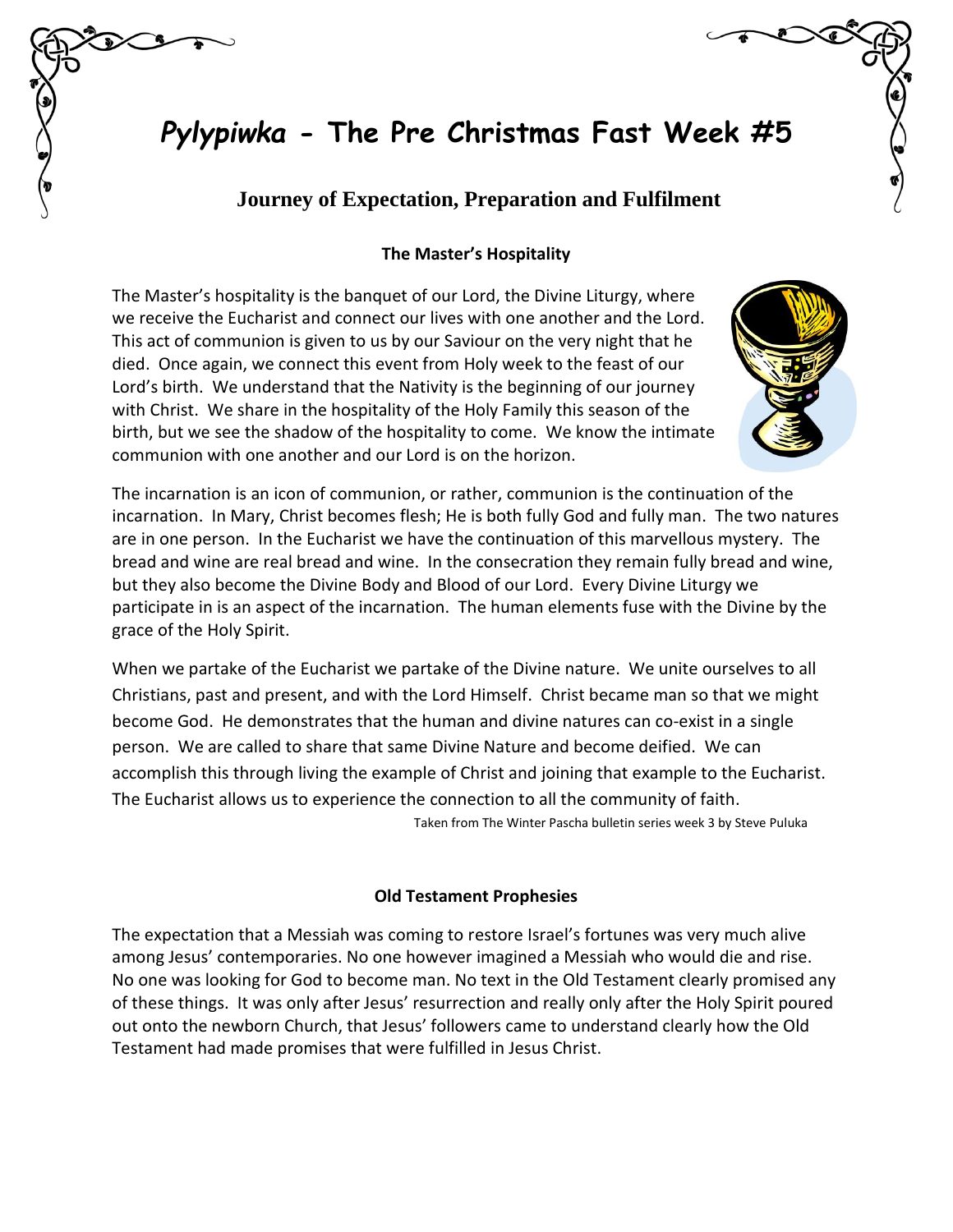The early Church naturally turned to the Old Testament. They needed to demonstrate how the Incarnation of His Son had been part of God's plan all along. Certain texts from the Law of Moses, from the Prophets, the Psalms and the other Old Testament writings were quickly singled out as the clearest expressions of how Jesus' life, death and resurrection marked the climax of God's plan of salvation for all people.

The Fathers treat the entire Old Testament as "prophecy" but in fact they find Jesus proclaimed there in several different ways:

- "**prophecy**" as properly understood. The Old Testament prophet makes a statement about the future, which is later acted out in the life of our Lord. The most famous is of course the prophecy of Isaiah 7:14: "Behold the virgin shall conceive and bear a son and shall call His name Emmanuel."
- "**typology**" This points to recurring patterns in God's plan and shows real continuity between the Old and New Testaments. An event during the Exodus from Egypt describes a pattern that is repeated in a definitive way – in Jesus' life. The Old Testament "type" is a bronze snake raised on a wooden staff as a cure for snakebites sent by God to punish the Israelites for their sinful grumbling. The "type" is fulfilled in Jesus who was raised on the saving wood of the Cross.
- "**allegory**" This approach finds isolated details, words or images, which can point symbolically to an aspect of Jesus' life. Allegories do not operate with the same degree of natural or historical correspondence as typologies do. Byzantine liturgical hymns are full of allegories of Mary's virginal motherhood.
- "**personification**" Old testament characters (like Isaac who was nearly sacrificed by his father) can be said to personify the incarnate Christ. Old Testament statements (like Ps 22) can be interpreted as if said by Jesus.

Any of these four approaches may be key to interpreting what our Liturgy calls "prophecies" about God becoming man. We can group the most important prophecies around four themes: the Son of David, the Son of the Virgin, the Son of Man, and Word Incarnate.

Adapted from Christ is Born: A Journey of Expectation, Preparation, and Fulfillment; Office of Religious Education, Archeparchy of Pittsburgh, 2005: pages 44-46

<http://search.coolclips.com/m/vector/vc065603/Chalice/>



**Salvation History**